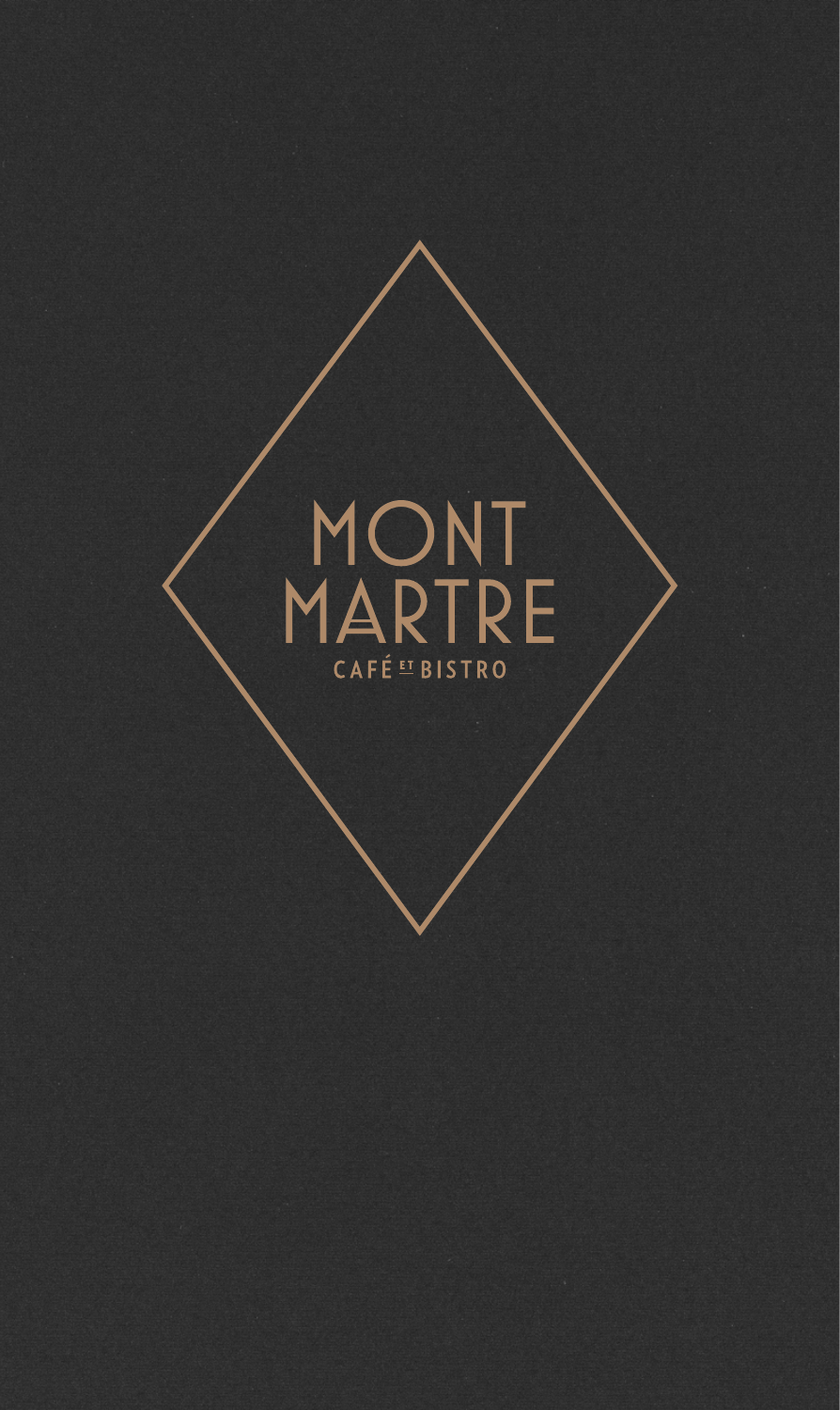## **for the early birds pour les lève-tôt**

**TU—FR TILL 11.00 / SA—SU TILL 15.00**

| simple breakfast a/d/e<br>croissant, baquette, rustical bread, jam, honey, butter                                                                                                                                                                   | 1100                         |
|-----------------------------------------------------------------------------------------------------------------------------------------------------------------------------------------------------------------------------------------------------|------------------------------|
| full breakfast a/d/e<br>croissant, baguette, rustical bread, jam, honey, butter,<br>cheese, ham                                                                                                                                                     | $22^{\underline{00}}$        |
| <b>tête à tête breakfast a/b/c/d/e</b><br>croissant, baguette, rustical bread, jam, honey, butter<br>cheese, ham, salmon, scrambeld eggs with bacon,<br>organic yoghurt with seasonal fruits and cereals<br>with 2 mimosa glasses $76^{\circ\circ}$ | for 2 pers. $59\frac{00}{5}$ |
| champagne and frisch orange juice                                                                                                                                                                                                                   |                              |
| <b>Viennoiseries</b> a/d/e<br>butter croissant, chocolate croissant and brioche                                                                                                                                                                     | $300 - 350$                  |
| <b>organic yoghurt with seasonal fruits/cereals</b> a/d/e                                                                                                                                                                                           | 9 <sup>50</sup>              |
| <b>scrambled eggs / <u>with</u> bacon</b> b/d                                                                                                                                                                                                       | $11\frac{50}{14}$ $00$       |
| tartine with confit vegetables a/d/e<br>served with fresh goat cheese and pesto                                                                                                                                                                     | 17 <sup>00</sup>             |
| tartine with smoked salmon and avocado a/b/c<br>rustical bread mit smoked salmon, avocado and poached egg                                                                                                                                           | $18^{00}$                    |
| <b>vegetable quiche with salad a/b/d/g</b><br>dried tomatoes, courgettes and pepperoni                                                                                                                                                              | 1900                         |
| <b>croque-madame</b> with salad a/d/e/g<br>according to jérémy's style - rustical bread, ham,<br>cheese, dried tomatoes and mirror egg                                                                                                              | 2300                         |

ham: switzerland / fish: scotland / eggs: zurich

allergen key: a/cereals containing gluten, b/eggs, c/fish, d/milk (lactose), e/nuts, f/celery, g/mustard, h/sesame, i/sulphites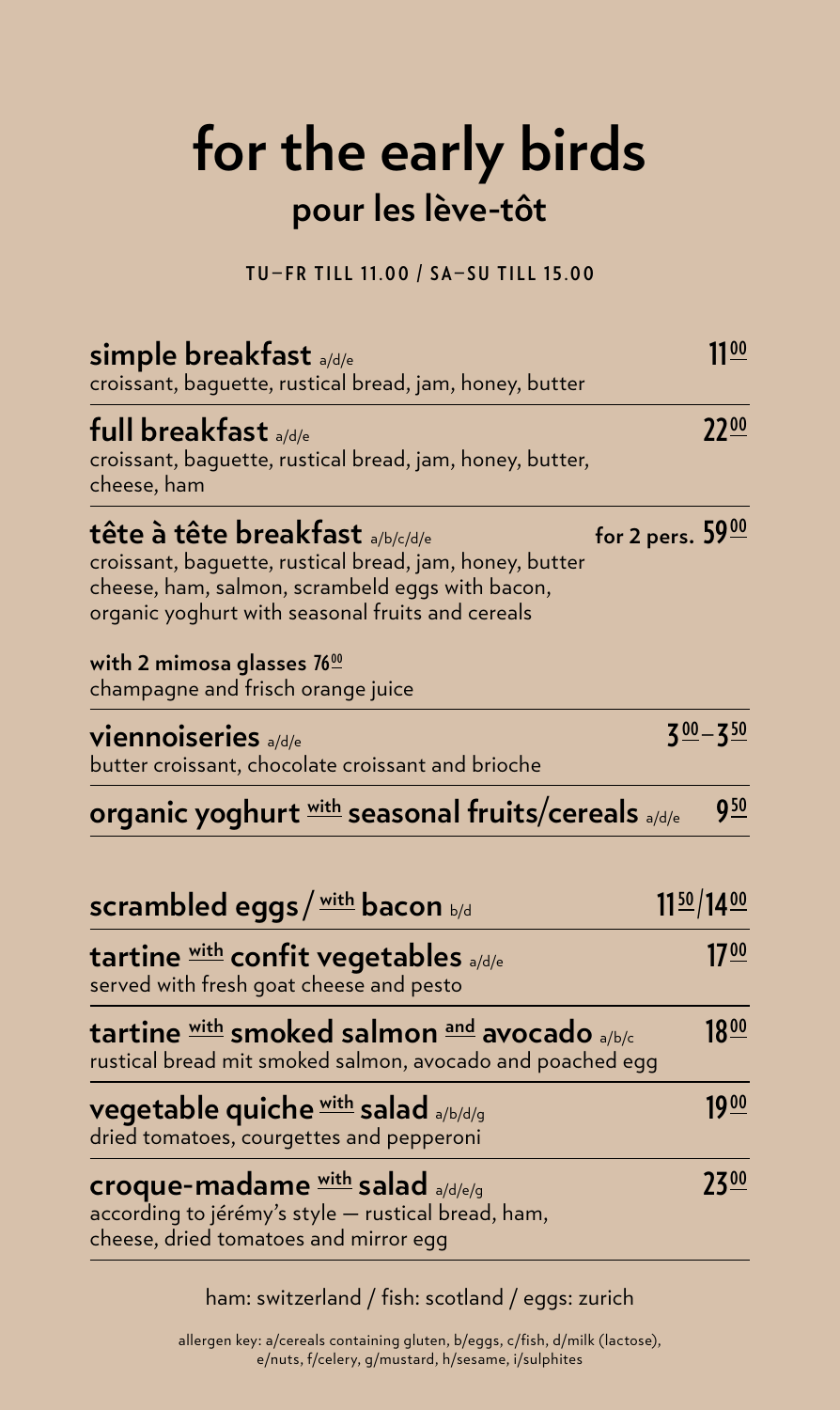# **for the aperitif pour l'apéro**

**TU—FR FROM 18.00 / SA FROM 15.00**

| <b>montmartre plate</b> d/e<br>a selection of french cheese, row ham<br>and dry sausage served with baguette                                                                                                                          | per pers. 16 00 |
|---------------------------------------------------------------------------------------------------------------------------------------------------------------------------------------------------------------------------------------|-----------------|
| <b>smoked salmon plate with horseradish a/c/d</b><br>served with toasted baquette                                                                                                                                                     | $16^{00}$       |
| <b>vegetable dip</b> b/d<br>fresh crunchy market vegetables served with<br>two different homemade sauces                                                                                                                              | 1100            |
| <b>marinated green olives</b> e                                                                                                                                                                                                       | 5 <sup>00</sup> |
| salty and spicy nuts b/e<br>paprika-cashew-almond mix                                                                                                                                                                                 | 4 <sup>00</sup> |
| <b>vintage sardines</b> a/c/h<br>vintage sardines in the finest olive oil,<br>served with baquette, capers andfleur dessel<br>- a true delicacy from the can<br>depending on the vintage<br>between chf 16 <sup>00</sup> and chf 1900 |                 |

#### meat: france / sardine: france / salmon: scotland

allergen key: a/cereals containing gluten, b/eggs, c/fish, d/milk (lactose), e/nuts, f/celery, g/mustard, h/sesame, i/sulphites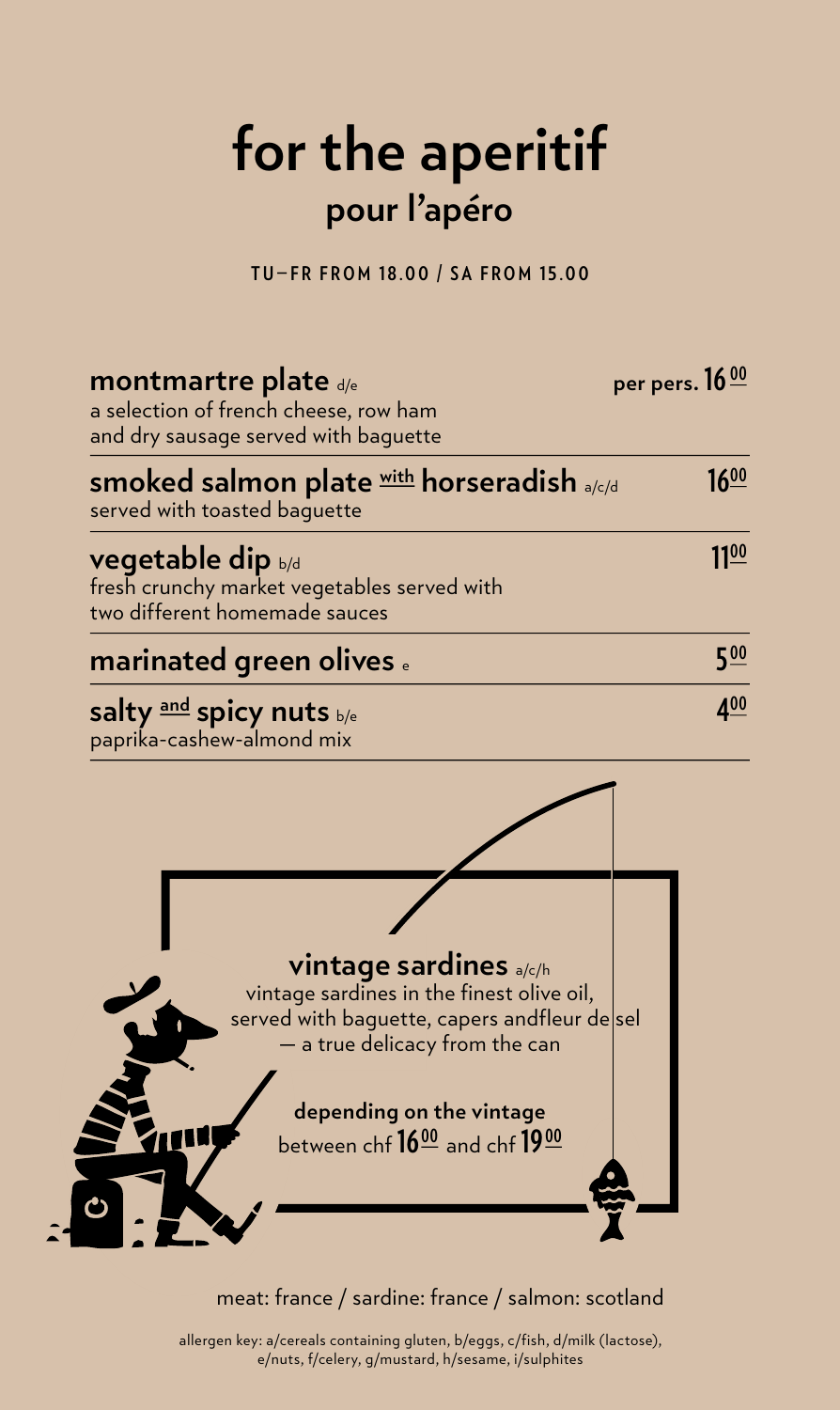## **lunch déjeuner**

**TU—FR 11.30—14.00**

| lammragout with confit lemons a/i<br>served with couscous, carrot, olives and spices                                                   |                       |
|----------------------------------------------------------------------------------------------------------------------------------------|-----------------------|
| white beans $^{\text{and}}$ calamari salad $_{\leq q}$<br>served with red onions, tomatoes, chilli, parsley and basil                  | 7500                  |
| confit vegetables salad $a/d/e/g/i$<br>served with fresh goat cheese                                                                   | $22^{\underline{00}}$ |
| <b>croque-madame</b> with salad a/d/e/g<br>according to jérémy's style - rustical bread, ham,<br>cheese, dried tomatoes and mirror egg | 23 <u>w</u>           |
| <b>vegetable quiche</b> with salad a/b/d<br>dried tomatoes, courgettes and pepperoni                                                   | <u> 19 00</u>         |
| <b>beef tartare</b><br>tenderised beef tartare with toasted<br>baquette and garden salad                                               | 700                   |
| with cognac $i + 400$                                                                                                                  |                       |

meat: switzerland / calamar: italy / eggs: zurich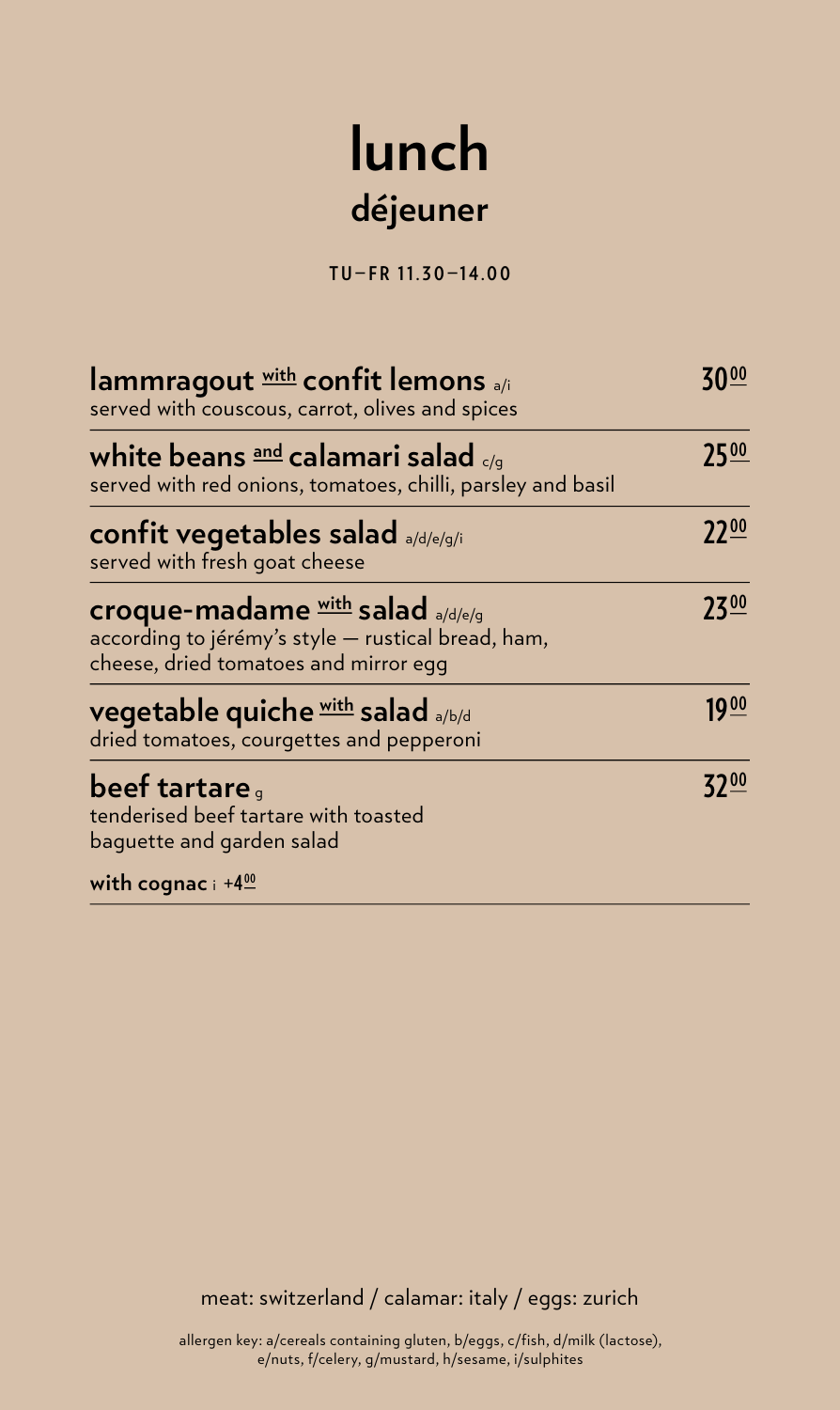### **dinner dîner**

**TU—SA 18.00—21.30**

#### **STARTERS**

| sea bream tartar .<br>sea bream tartar with orange and lemon fillets and chilli                                                | $18^{\underline{00}}$  |
|--------------------------------------------------------------------------------------------------------------------------------|------------------------|
| white beans $^{\text{and}}$ calamari salad $_{\leq \mathsf{q}}$<br>served with red onions, tomatoes, chilli, parsley and basil | $14^{00}$              |
| <b>confit vegetables salad</b> a/d/e/g/i<br>served with fresh goat cheese                                                      | $11^{00}$              |
| cold tomato soup with basil                                                                                                    | $9^{\underline{50}}$   |
| <b>MAIN COURSE</b>                                                                                                             |                        |
| lammragout with confit lemons a/i<br>served with couscous, carrot, olives and spices                                           | <u>30<sup>00</sup></u> |
| <b>potato salad with herrings</b> c/g/i<br>served with onions, capers and herbs                                                | $27^{\underline{00}}$  |
| chickpea ratatouille                                                                                                           | $25^{00}$              |
| <b>beef tartare</b> ,<br>tenderised beef tartare with toasted<br>baguette and garden salad                                     | 32 <sup>00</sup>       |
| with cognac $i + 4^{\circ\circ}$                                                                                               |                        |

meat: switzerland / calamari: italy / mackerel: denmark / eggs: zurich

allergen key: a/cereals containing gluten, b/eggs, c/fish, d/milk (lactose), e/nuts, f/celery, g/mustard, h/sesame, i/sulphites